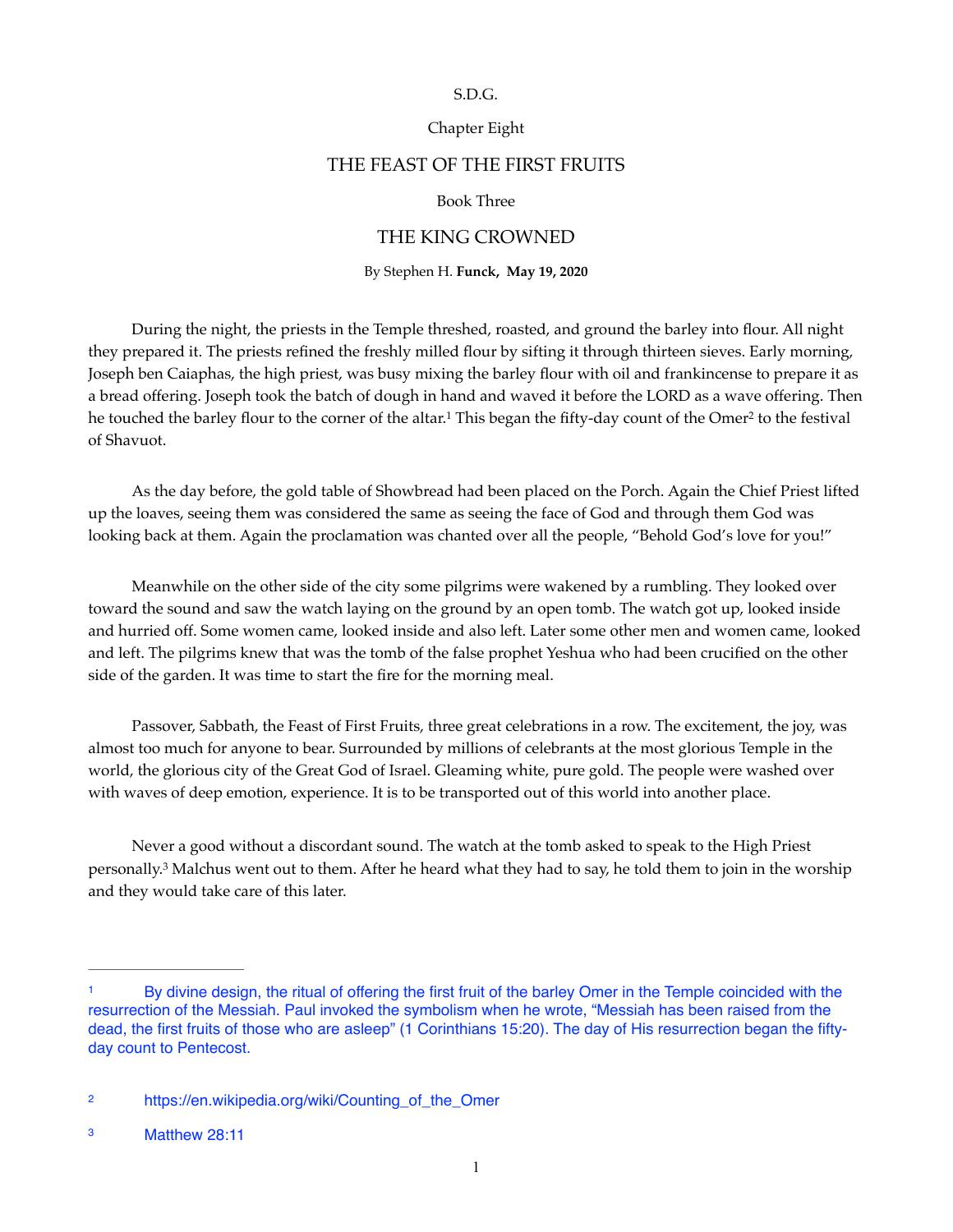After the morning sacrifice and the additional Passover sacrifices, the high priest offered a portion of grain offering on the altar as a memorial portion. The priests had baked the remainder of the dough into loaves of unleavened barley bread to be shared among the priesthood. Joseph concluded the ceremony by sacrificing a single male lamb as a burnt offering to accompany the new grain.[4](#page-1-0)

<span id="page-1-7"></span><span id="page-1-6"></span>There was a beautiful, grand festive procession of pilgrims bringing their First Fruits - Bikkurim<sup>[5](#page-1-1)</sup> with gold, silver or willow baskets to which live birds were tied. They were greeted by dignitaries and proclaimed: 'My father was a wandering Aramean, and he went down to Egypt and sojourned there, few in number; but there he became a great, mighty and populous nation. And the Egyptians treated us harshly and afflicted us, and imposed hard labor on us. Then we cried to the Lord, the God of our fathers, and the Lord heard our voice and saw our affliction and our toil and our oppression; and the Lord brought us out of Egypt with a mighty hand and an outstretched arm and with great terror and with signs and wonders; and He has brought us to this place and has given us this land, a land flowing with milk and honey. Now behold, I have brought the first of the produce of the ground which You, O Lord have given me.<sup>16</sup>.

The High Priest said: "Bless for us, Lord our God, this year and all the varieties of its produce for good; and bestow blessing upon the face of the earth. Satisfy us from Your bounty and bless our year like other good years."

<span id="page-1-9"></span><span id="page-1-8"></span>The pilgrims replied: ["](#page-1-3)Blessed are You, Lord, who blesses the years."<sup>[7](#page-1-3)</sup>

After the ceremony ended, the procession continued for the rest of the day as the pilgrim throng came with their gifts. It was like it was a few days earlier when they came bringing their lambs for slaughter. Each family group sent one or two to represent them which reduced the total, still nearly 250,000 came. Long lines extended from all the gates. Inside thousands of priests reverently received their gifts and carried them to the Inner Court.

<span id="page-1-11"></span><span id="page-1-10"></span>The High Priest Joseph with the Treasurer of the Temple, Helcias, and a large retinue of Chief Priests of the leading families were at the Duchan before the Great Door<sup>[8](#page-1-4)</sup> of the Temple. They welcomed those who had brought large gifts for the Temple. The Golden Vine<sup>[9](#page-1-5)</sup> surrounded the great door, 40 cubits high with the grape clusters as big as a man and leaves almost as large. Gold gifts were made into a grape leaf or grape or a plate one cubit square and inscribed with the name of the giver. The priest goldsmiths had been busy all week fashioning them into shape.

<span id="page-1-0"></span>The Resurrection and the Omer D. Thomas Lancaster, First Fruits of Zion.www.torahclub.org/copyright

<span id="page-1-1"></span>[<sup>5</sup>](#page-1-7) <http://jewishencyclopedia.com/articles/6139-first-fruits> ""first-fruits of the harvest" were offered on the 16th day of Nisan,"

<span id="page-1-2"></span>Deuteronomy 26:3-10. NASB [6](#page-1-8)

<span id="page-1-3"></span>[<sup>7</sup>](#page-1-9) <https://thetorah.com/a-torah-prescribed-liturgy-the-declaration-of-the-first-fruits/>

<span id="page-1-4"></span><https://www.ritmeyer.com/2015/12/14/the-gold-of-the-jerusalem-temple/> [8](#page-1-10)

<span id="page-1-5"></span>[<sup>9</sup>](#page-1-11) Josephus "The Jewish War <https://www.ritmeyer.com/2015/12/14/the-gold-of-the-jerusalem-temple/>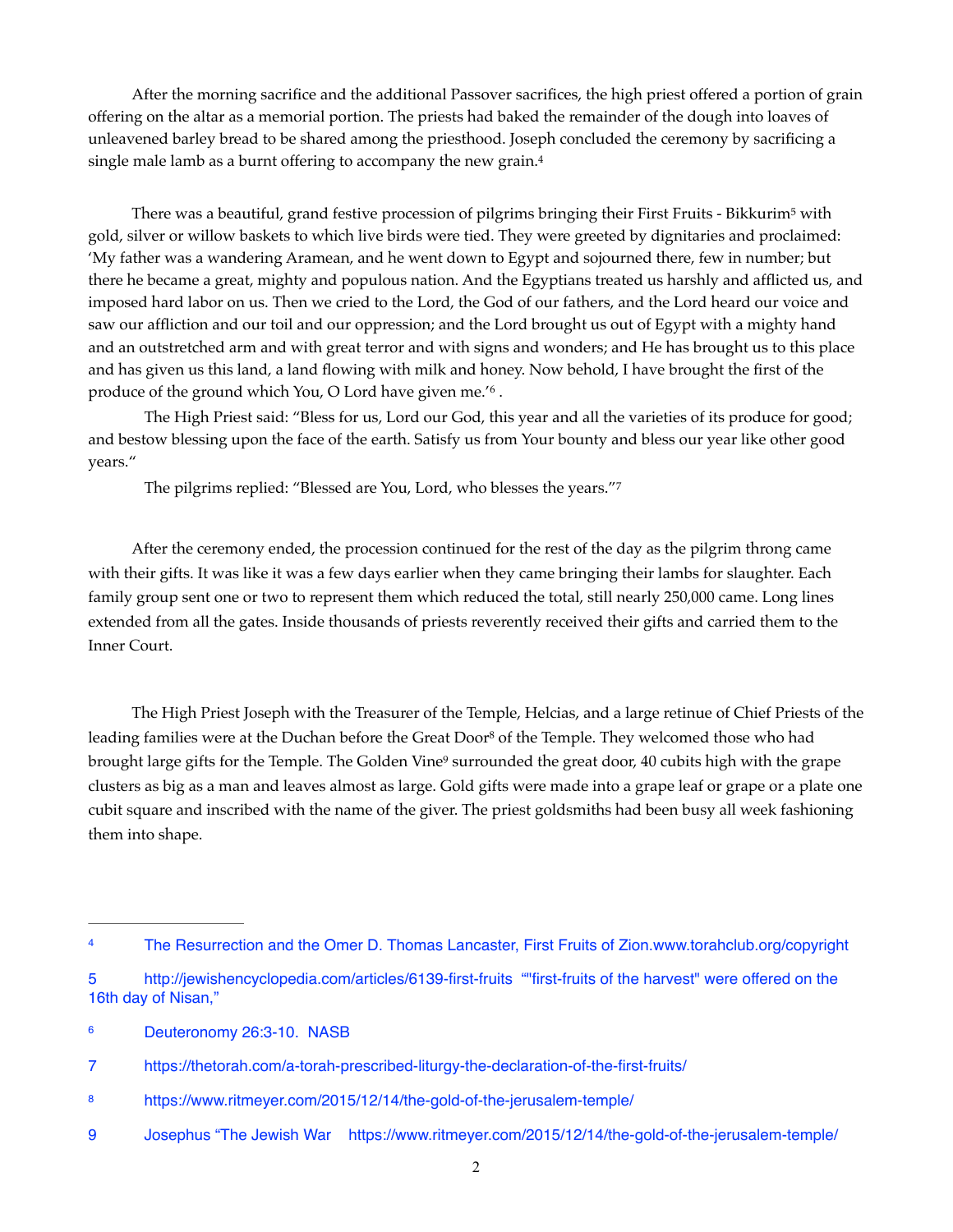<span id="page-2-3"></span>In the fifty years since the Temple was renovated, the Holy of Holies and the Holy Place were covered first with gold leaf and now with gold plates. The Porch and Temple were covered with gold leaf. The Golden Vine already had a number of leaves and clusters. During the week the six leaves, three grapes, and four plates had been displayed along the Duchan<sup>[10](#page-2-0)</sup> between the Court of Priests and the Court of Israel. It was expected in future years the Inner Court and then the Middle Court would also be beautified. Everyone was ecstatic. This was the best of all the Passover years. Relief. Joy. Praise God who makes all things good.

At the olive press and at Lazarus' home there was great consternation and scurrying back and forth and to the tomb. It was empty! Unbelievable reports! Have our longings caused us to imagine things? All the commotion delayed the start of morning prayer.

Before their morning prayers were over, a delegation of officials came with the announcement that Lazarus had been replaced as Master of the Sacred Oil. He and all that were with him were to leave the premises immediately. Those at the oil press were already being evicted. The worshipers: steward, foremen and workers, families were still there. The officials appointed his assistant Simon the Leper acting Master of the Sacred Oil. Lazarus' great home and everything in it was under his control until the council appointed a new Master. They all looked at Lazarus with pain and compassion and he looked at them. They nodded but knew this was not a safe time to speak.

It was a relaxed day for the Prefect. The whole city and nation were shut down for the festivals. He went up the tower to look over it all. Claudia was already there. Reading. She looked puzzled and he asked her why.

"I know it is here someplace."

"What?"

"But we possess no substantial, life-like image of true Law and genuine Justice; a mere outline sketch is all that we enjoy. Cicero On Obligations.["11](#page-2-1)

<span id="page-2-4"></span>"So what do you make of that?"

"There is a real true Law and a righteous genuine Justice. Deep inside that is both good and bad. Somehow inside we know it, but we are unable to bring it out. We always fall short."

"My beloved Claudia. You long to be perfect. Not even the gods can make that happen."

"A perfect God could."

"You are my perfection."

Joseph of Aramathea was in his usual place in the Court of Israel for morning worship. One of the others asked if he knew Lazarus had been removed from his position as Head of the Sacred Oil. [12](#page-2-2)

<span id="page-2-5"></span>"When did that happen?"

"It is being done now, as we talk."

<span id="page-2-0"></span>[<sup>10</sup>](#page-2-3) See Book III Chapter One Triumphal Entry page 4

<span id="page-2-1"></span>Like Claudia, I cannot find it. I neglected to do the citation when I copied the quote, "De Officiis". [11](#page-2-4)

<span id="page-2-2"></span><sup>&</sup>lt;sup>[12](#page-2-5)</sup> See the Sign of Concord/King of Kings / Supplement / "Lazarus / Olive Press / Gethsemane"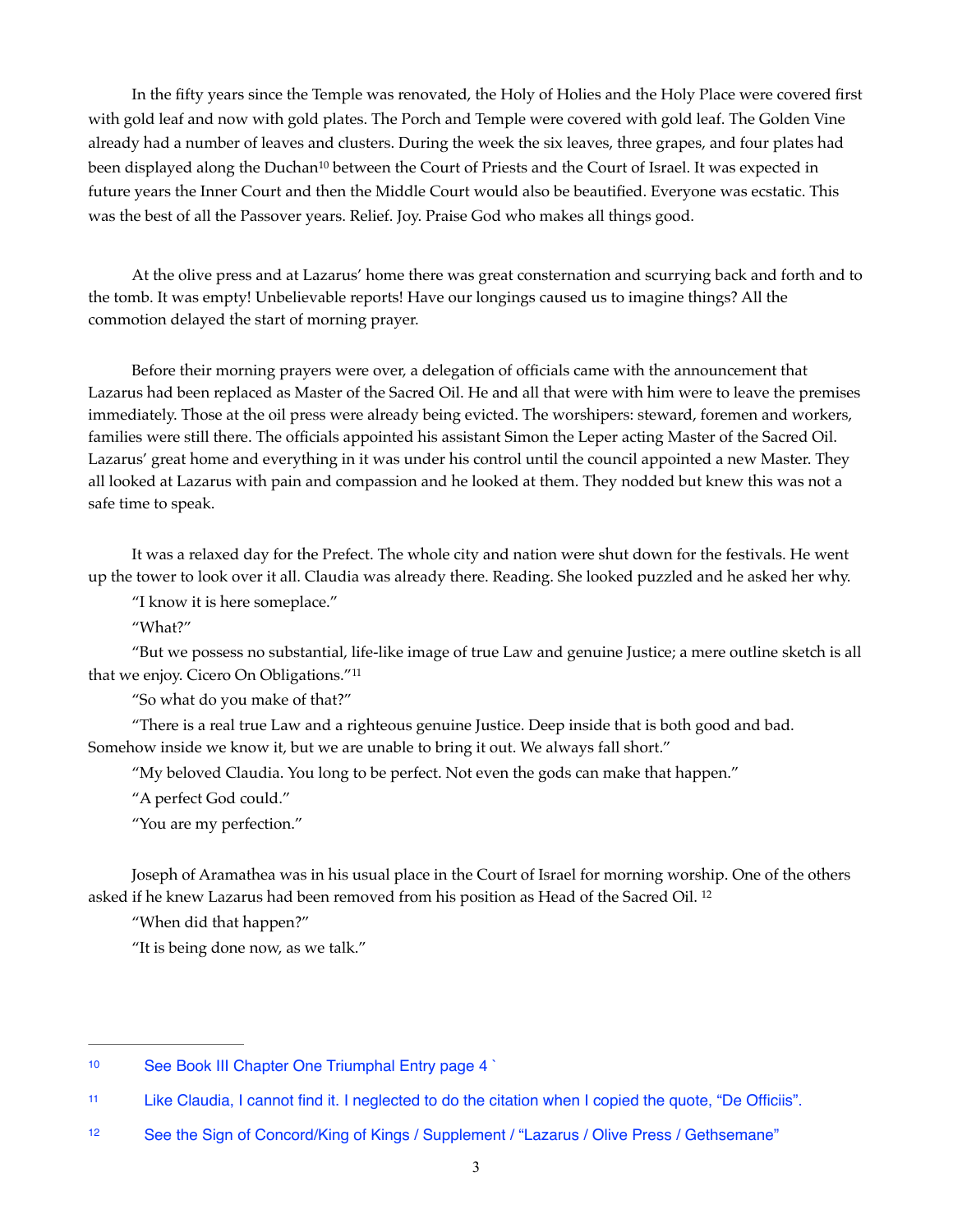<span id="page-3-6"></span><span id="page-3-5"></span>Joseph hurried out of the Inner Court and went through the Golden Gate <sup>[13](#page-3-0)</sup> to Bethany. The oil press was just outside the gate, he met the disciples there, more than 130 people[.](#page-3-1)<sup>[14](#page-3-1)</sup> All they had was piled at their feet. The watch was posted by the entrance. They were confused, angry, distraught. They had heard the news that the tomb was empty and that angels had been seen. They were just finishing their morning prayer when the officers came. Joseph prayed with them. He was on the way to Lazarus' house and those there.

James, Thaddeus, Thomas, Simon, Jude went with him up the long road through the olive trees between the tens of thousands camped there. They crowded both sides of the road examining them, commenting that they were the followers of Yeshua. Some, many were asking them about the report of the tomb being empty. The word also spread that Lazarus was evicted, so they were being asked where they were going. The crowds pressing in and all the questions were horrible. When they got to the top, a crowd as big as the one below was standing, milling around helpless.

Joseph embraced Lazarus. They finally let each other go. He asked, "Lazarus, do you have any idea where you would be going?"

 Tears welled in his eyes and his voice breaking. "I have nowhere. Nowhere for myself and where can all these with me, Mother Mary, the women and little ones. Lord God, ruler of the heavens, Father of all, Who provides for His faithful people."

"The ways of God are beyond understanding. Where can we turn but to you, God of Heaven?"

Joseph said his house would hold many but not all. They would have to find more places. Clopas told Mother Mary and Lazarus he would go back to Emmaus and be out of the way. He said others would be welcome but it was a very long walk. No one was willing.

Soon after that Nicodemus came. He had been thrilled at the report of the empty tomb and angels. Coming by the oil press, he learned of the eviction and saw the watch posted. From the heights of joy to the depths of despair! "What is going on? What is the Lord of Heaven doing?"

<span id="page-3-9"></span><span id="page-3-8"></span><span id="page-3-7"></span>Mother Mary was talking with, consoling, many who were surrounding her. Her granddaughter Alma and husband Joseph were followers<sup>[15](#page-3-2)</sup>. As they were talking, her stepdaughter Mary came<sup>16</sup>. She heard the news while staying with her people in the Capernaum guesthouse. The rumors of empty tomb, angels, people who had died seen walking in the city, and eviction were spreading everywhere. Joanna<sup>[17](#page-3-4)</sup>, Susanna and others staying in the city also came. All were talking at the same time, both about the miraculous news and the tragedy. Celebration, joy, weeping and laughter.

<span id="page-3-0"></span><https://www.ritmeyer.com/2019/03/11/the-golden-gate-of-the-temple-mount-in-jerusalem/>[13](#page-3-5)

<span id="page-3-1"></span>[<sup>14</sup>](#page-3-6) [See the Supplement http://thesignofconcord.com/uploads/](http://thesignofconcord.com/uploads/How_many_were_with_Jesus_at_his_Last_Supper_.pdf) [How\\_many\\_were\\_with\\_Jesus\\_at\\_his\\_Last\\_Supper\\_.pdf](http://thesignofconcord.com/uploads/How_many_were_with_Jesus_at_his_Last_Supper_.pdf) 

<span id="page-3-2"></span><sup>&</sup>lt;sup>[15](#page-3-7)</sup> See Book II Chapter 2 Wedding at Cana or Book III Chapter 1 Triumphal Entry

<span id="page-3-3"></span>[<sup>16</sup>](#page-3-8) See Book | Chapter 1 Preparations

<span id="page-3-4"></span>[<sup>17</sup>](#page-3-9) [https://en.wikipedia.org/wiki/Joanna,\\_wife\\_of\\_Chuza](https://en.wikipedia.org/wiki/Joanna,_wife_of_Chuza)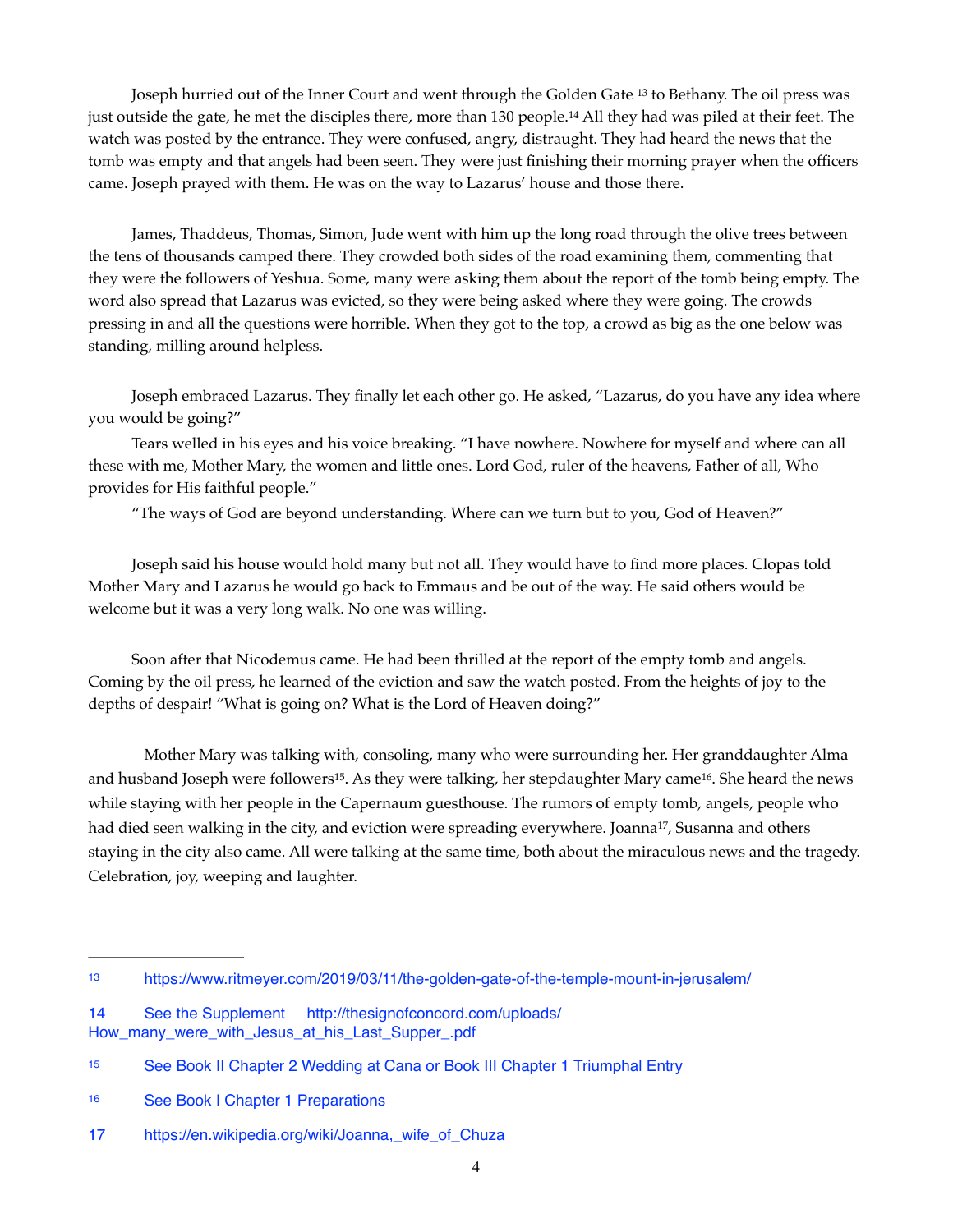The officials had a detachment from the Temple Watch. They were urging louder and louder, everyone had to leave, now, NOW! They ordered the watch to push them away from the house. They headed down to the oil press. The crowds were shouting at them, terrible words, insults as they passed through. At the bottom of the hill they met more tears and puzzlement. The women repeated their stories: what they had seen, met, heard. Yeshua, Himself? For real! The men also repeated their story. None of this seemed like it could be happening.

Many from Galilee would be going home in a few days for harvest. They had no reason to stay. They would be back for the high holy day of Pentecost. Susanna and Joanna invited the women. Since Joanna was staying in the Tetrarch's Palace, she had room, but it would be wiser if they were all women. The Disciples were going to Joseph's, Mother Mary with them. Nicodemus invited those who could not fit at Joseph's to stay with him. Some noticed John hanging on the side, looking lost as if he did not want to be seen but did not know where else to be. He was trying to hear what was being said. He was very uncomfortable and hungry. Philip went over to him and talked quietly. They followed the others, talking on the way to Joseph's.

As they split up, Nicodemus asked Thomas and Alma to come with him, since the other disciples and Mother Mary were going with Joseph. Alma wanted to stay with her grandmother but knew a representative should be there too. Nicodemus explained he has room since his guests abandoned him because he followed Yeshua. The various groups settled into their new places. It was very crowded. Passover pilgrims always were. They ate all their prepared food yesterday on the Sabbath, so the women began preparations for the next meal. The men decided who would go present the First Fruits - Bikkurim offering.

Mary Magdalene, Mother Mary, John, actually all remembered Jesus had talked of his crucifixion and that he would rise on the third day. No one had talked of it. It did not seem right - bad luck. Yet there had been a bubbling in their spirits, hope, a possibility, anticipation, wondering. The women talked about practical matters. The men did not have much to say, wondering what would be and unable to do anything about that. All week long that had gone from the heights of joy and thrown into the depths of despair. They were numbed by that, unwilling to make plans.

Practical matters keep life going, time to eat. The men returned from the Bikkurim offering. Clopas<sup>18</sup> returned to the people at Joseph's overflowing with excitement. They had seen Yeshua, talked with him for a long time. They did not realize it was him, until He broke the bread and vanished. Everyone wanted Clopas to repeat the story. Then they wanted the women and men to tell again what they had seen and heard at the tomb. It was a lively and excited dinner.

Matthew's son said, "Father, didn't the Master say when we eat bread and drink wine, we are to remember him?" Matthew talked with the other disciples and they all agreed to do it, but how? Since Matthew brought it up, he was the one to lead. Nearly all the people there had been with Yeshua at His Last Supper. Matthew stood and addressed the crowd. Most were packed into Joseph's great room, the rest close by.

<span id="page-4-1"></span>"Blessed is Adonai, the blessed one! Blessed is Adonai, the blessed one, forever!" that caught their

<span id="page-4-0"></span>[<sup>18</sup>](#page-4-1) [https://en.wikipedia.org/wiki/Mary\\_of\\_Clopas](https://en.wikipedia.org/wiki/Mary_of_Clopas) "Symeon, the son of Clopas, of whom the Gospel also makes mention; to be worthy of the episcopal throne of that parish. He was a cousin, as they say, of the Saviour. For Hegesippus records that Clopas was a brother of Joseph.' [Church History](https://en.wikipedia.org/wiki/Church_History_(Eusebius)) (Book III, ch. 11),